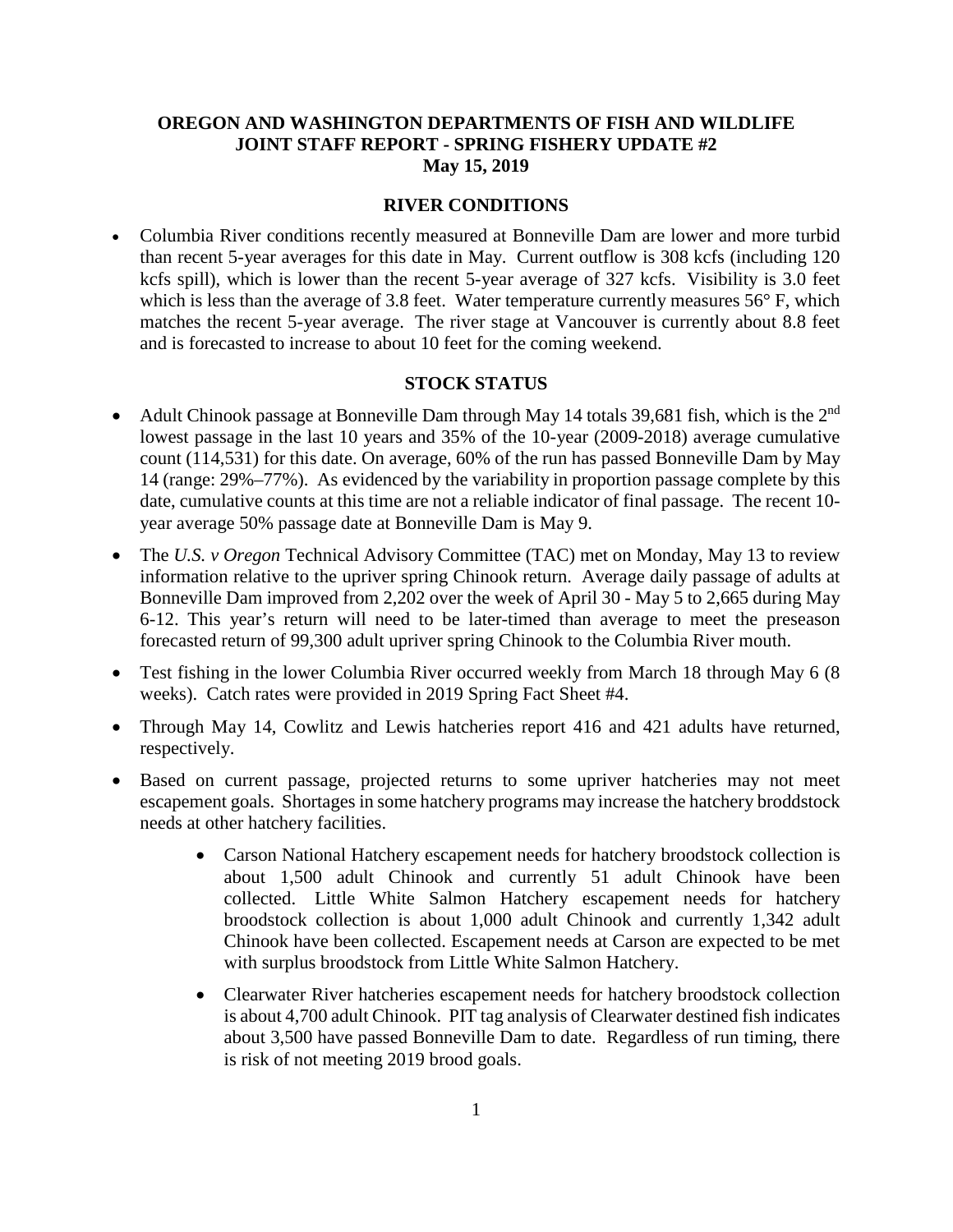- Leavenworth National Fish Hatchery escapement needs for hatchery broodstock collection is about 1,000 adult Chinook. No fish have been collected to date. Current PIT passage projections indicate the escapement goal may be met.
- Staff will continue to monitor returns/projections for these and other upriver spring Chinook hatchery programs.

# **MANAGEMENT GUIDELINES**

• Forecasts and management guidelines for 2019 spring Chinook fisheries were presented in Winter Fact Sheet #4 (February 20, 2019).

# **2019 NON-TREATY FISHERIES**

## *Select Area Commercial Fisheries*

- Select Area commercial fisheries are currently open in all Oregon sites.
- Winter season landings totaled 695 spring Chinook (74% of recent 5-year average) and 18 sturgeon. Spring season landings through May 10 include 1,097 Chinook, which is well below average, and 119 sturgeon.
- Upriver mortalities through May 12 are estimated at 171 fish, or 54% of the 318 available at the preseason run size. Interception of upriver-origin Chinook has been low since the spring season began.

## *Mainstem Spring Chinook Recreational Fishery – Bonneville Dam to OR/WA Border*

- The recreational spring Chinook from Bonneville Dam upstream to the OR/WA border was open under temporary regulations through May 5, and May 11-12.
- The estimated catch through May 12 totals 274 adult Chinook kept and 80 released from 2,458 angler trips.
- Upriver mortalities are estimated to be 282 adult Chinook, or 57% of the 492 available to this fishery prior to a run update.

## *Mainstem Columbia River Spring Chinook Recreational Fishery - Below Bonneville Dam*

- The lower Columbia River (LCR) recreational spring Chinook fishery was open under temporary regulations from March 1 – April 10, April 13-14, April 20-21, and April 27-28. Due to low projected returns to the Cowlitz and Lewis rivers, the fishery was restricted to the area from Warrior Rock line (just upstream of the Lewis River) upstream to Bonneville Dam.
- The combined season kept catch is estimated at 1,676 adult spring Chinook from 31,707 angler trips.
- Upriver mortalities are estimated to be 1,471 adult Chinook, or 40% of the 3,689 available to this fishery prior to a run update.

## *Snake River Spring Chinook Recreational Fishery – Washington waters*

The spring Chinook salmon fishery was open in two sections of the lower Snake River during May 11-12, and has been reduced to one section on a two days per week schedule